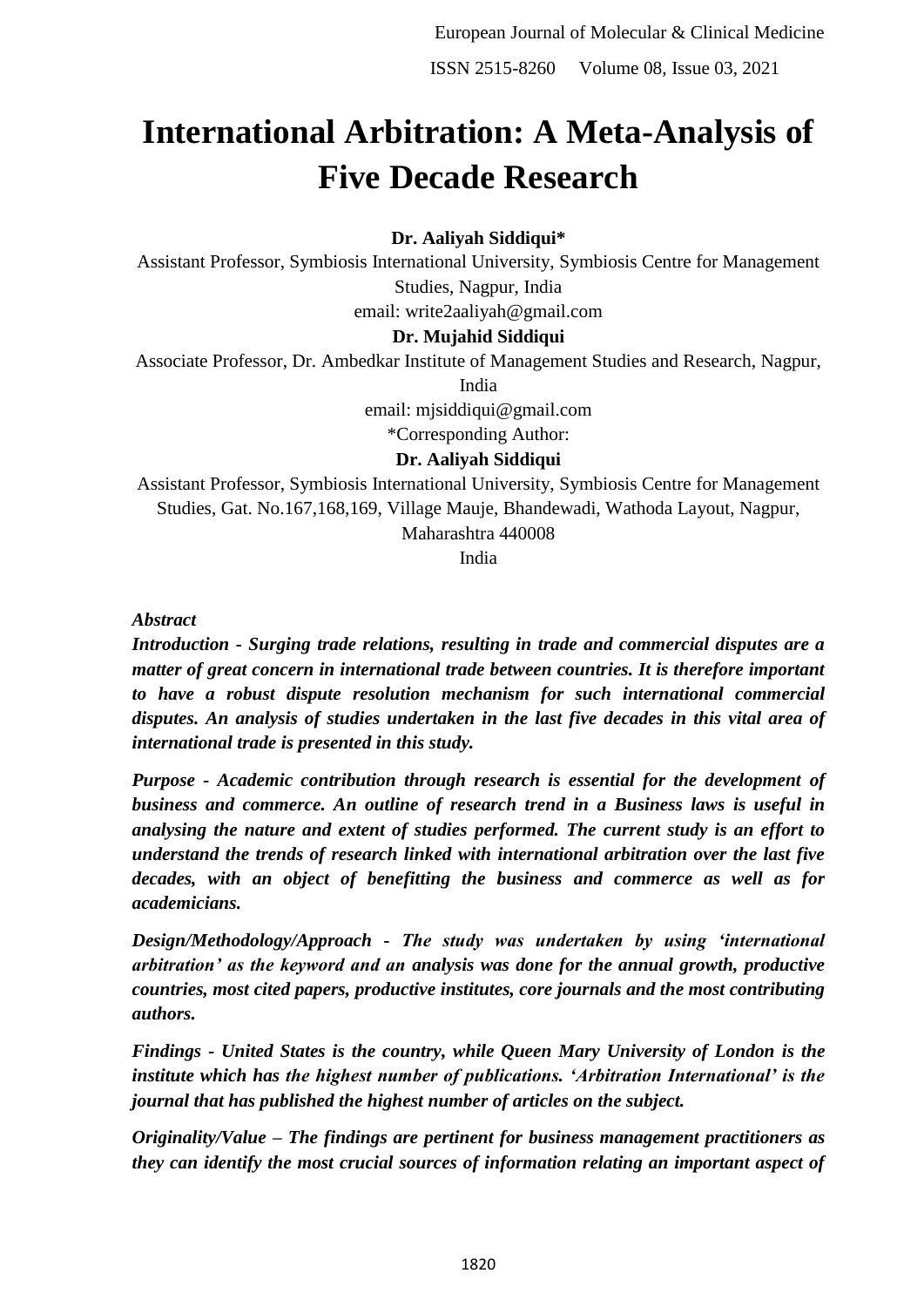*business. For academicians this study offers a wide ranging summary of the trends of publications in the field of international arbitration.*

*Keywords:* 

*International Commercial Disputes, Business Laws, International Arbitration, Trade law, Alternative dispute resolution, Meta-analysis*

#### **1. Introduction**

Disputes and resolution of disputes are not uncommon in any civilization. Businesses across the globe, entering into trade and commercial agreements, are often confronted with commercial disputes. Effective management of business also requires effective resolution of the commercial disputes. Several Practices of dispute resolution has emerged and evolved over the years (Dezalay & Garth, 1996) which help the businesses save their crucial resources. One of such alternative dispute resolution is Arbitration, which has been thoroughly and meticulously encouraged by countries practicing civil law as compared to countries practicing common law. When this dispute arises between businesses of two or more than two countries, it becomes international in nature and when it arises because of trade and commercial relations between the countries then it is termed as "international commercial disputes".

There are several commentators on international arbitration who have given many definitions and descriptions on the topic. One out of these explanations, in a book called as "Law and Practice of International Commercial Arbitration" written by Martin Hunter and Alan Redfern, states that the means of resolving a dispute which is international in nature and arise due to an agreement between the contracting parties, or by anyone making decision, which is not governmental in nature or in an individual capacity, is called as "International Arbitration" ( Redfern & Hunter, 2004).

#### 2. **History of International Arbitration**

Ancient mythology has portrayed evidences that trace back the roots of international arbitration. There are many cases which illustrates the presence of disputes and their resolutions as in case of the Greek Gods such as Poseidon and Helios over the ownership of Corinth which resulted in a split with the method of arbitration, by the standards and criteria of international arbitration, before a giant known as Briareus (Ralston, 1934), as also in case of possession of Aegina between Poseidon and Athena where decision was given by Zeus (Phillipson, 1911).

An example to prove the existence of arbitration, also comes from the settlement of dispute between Poseidon and Hera by handing over Argolis to the Hera, the king of Argos.(Ralston, 1934). These divine disputes were prevalent not only in Greek mythology but also in the Egyptian mythology. One such dispute between Osiris and Seth was decided by a non-partisan person named as Thot (Mantica, 1957).

In India, international commercial arbitration was formally introduced with New York Convention. India became a party to New York Convention (Borthakur, 2020).The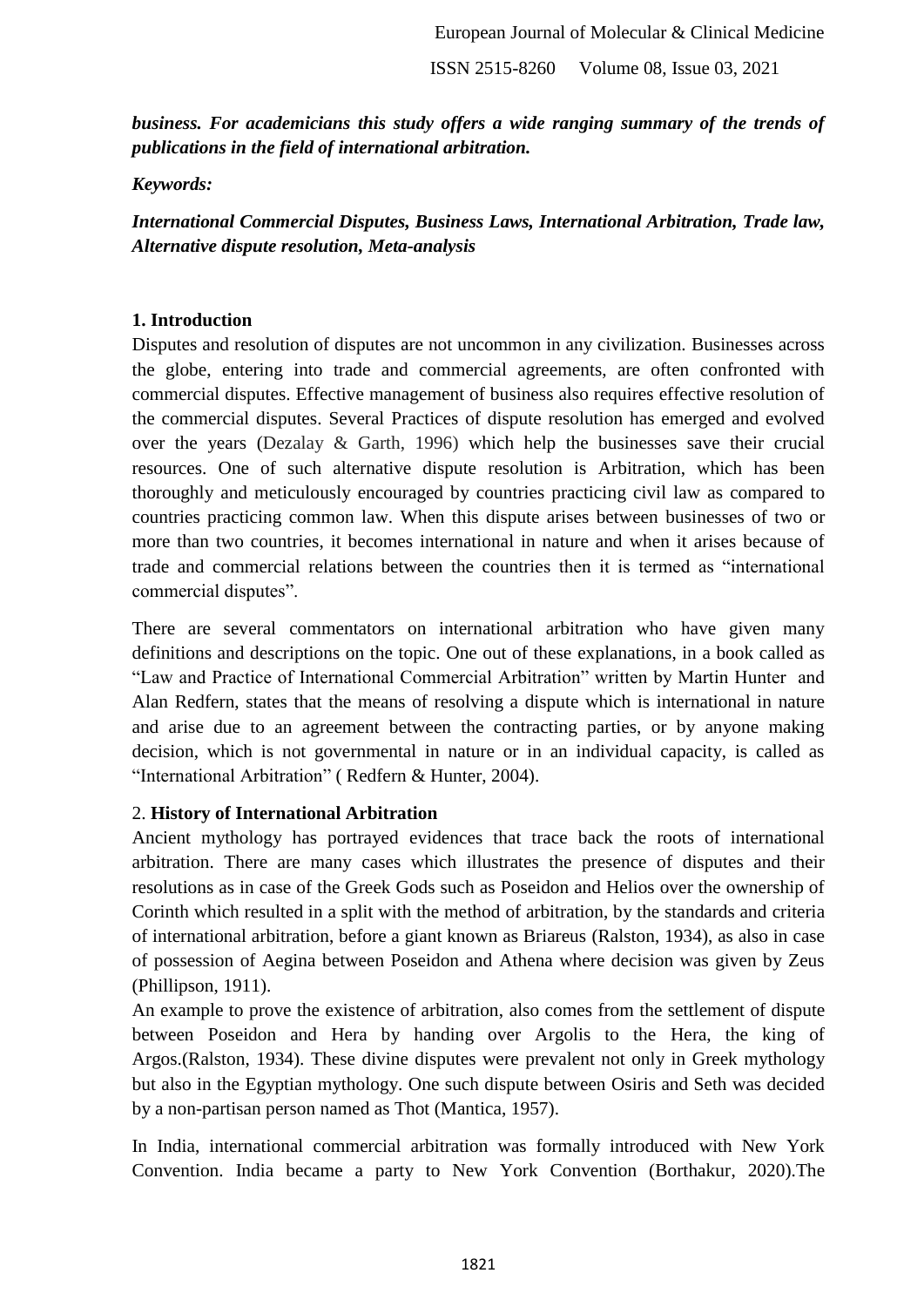Arbitration and Conciliation Act of 1996 which governs both domestic and international commercial arbitrations is the pertinent legislation in India ( Arbitration and Conciliation Act, 1996). The Indian parliament introduced many essential revisions in this principal legislation, the Arbitration & conciliation act, in the year of 2015 in the form of amendments (The Arbitration and Conciliation (Amendment) Act, 2015).

## **3. Reason and purpose of international arbitration**

There are numerous reasons which have led to the growth and development of arbitration in the past. The businesses need to quickly tide over the crisis rising out of commercial transaction, as it cuts the losses and is a prudent business practice. Some of the most prominent reasons which contributed to the growth are the advancement of international business laws, progression in the art of diplomacy and most significantly, the progress of democratic thoughts, leading to the contribution of the public in the times of both concord and conflict (Lord, 1892).

The determining principle in the expansion of international arbitration was the increased focus on the freedom of contract. Business and the commercial transactions need a law which could help the disputing parties in finding an amicable solution and to save the businesses from lengthy litigations. With the help of this law, the parties into a contract have freedom to select the seat of arbitration, meaning their choice of law and the land for the conduct of arbitration proceedings (Sweet & Grisel, 1999).

## **4. Purpose of the study**

In the previous studies related to on the international arbitration, none of the studies have been found on bibliometric analysis. With the help of the present study, it is aimed to prepare an outlook of research trend in the field of international arbitration in last fifty years. This study will present an analysis of the theoretical growth of international arbitration in the most widely used database, SCOPUS, which holds a very high citation rate for its database.

## **5. Methodology**

## **5.1 Source of Information**

To achieve the objective of the study, SCOPUS database has been selected due to its multioperating functions, such as the document type, publication year, the names of the journal, citation numbers, affiliation of the authors etc. which aids the bibliometric analysis for the topic in a very distinctive manner (Agarwal et al., 2016).

The VOS Viewer, a powerful network analysis software tool that helps to visualize the dynamics and structures of science, was applied to perform the coupling and co-occurrence of keyword analysis to deeply explore and examine the intellectual structures of the addressed research field. The results of a keyword analysis provided by the bibliometric survey are merely based on quantitative properties mapping out the relations between variables. Here, the overall statistical patterns become visible, which helps to better understand the nature of a research field; nevertheless, it can be difficult to derive qualitative conclusions from quantitative data, which is why we conducted a qualitative literature analysis of the 30 most cited publications. In this process, the articles are arranged in clusters regarding contextual similarities relating to the keywords (see Table 1). (van Eck & Waltman, 2010)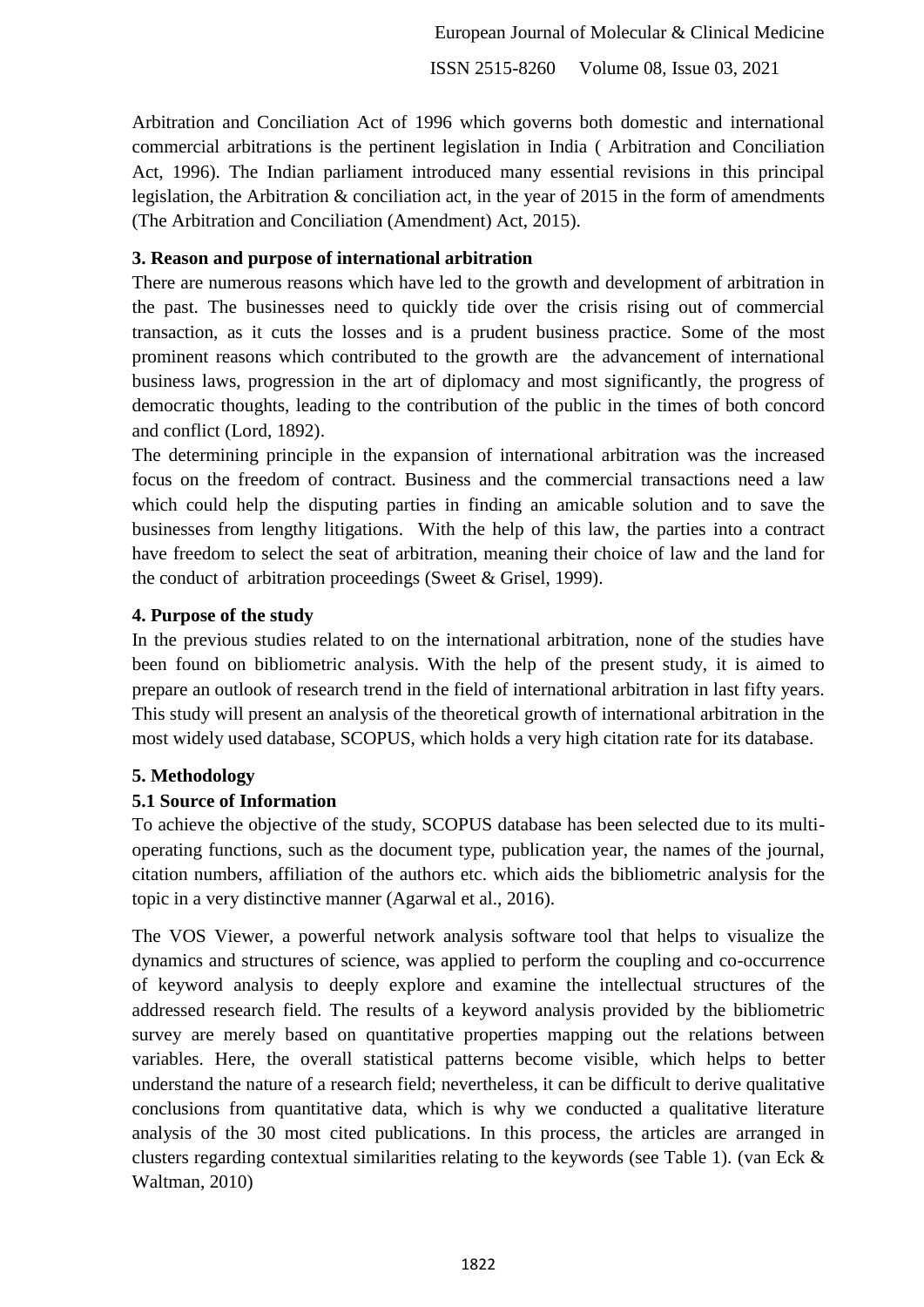While qualitative literature analysis underlies to a certain extent the subjectivity of the author, the benefits of this method are indisputable and refer to a well-established approach used in prior studies of this kind

#### **5.2 Study design**

Under the current bibliometric study, the period of fifty years (1970 to 2019) has been selected, based on the assumption that arbitration was adopted and developed by many countries during these years.

#### **5.3 Search strategy**

In any kind of search, the most vital part is to identify and select the keyword for the study. This is important as it has a forthright relation to the topic and thus has a great influence on the results and findings of the study. A limited set of keywords were selected from the published research papers and articles in journals and other forms of documents in the literature on international arbitration. The finalization of the keywords and the online search commenced in July 2020.

## **5.4 Indicators, analytics and mapping of the bibliometric data**

According to Ellegaard & Wallin (2015), the bibliometric approaches and investigation have been conclusively proved to be very scientific and an essential fragment of assessment of research. This is true, especially in the context of applied and scientific knowledge areas.

Bibliometric analysis, which is based on citation and content are mainly used for analysis of data by extracting them from the database (Wallin, 2005). Thus, the data for this study has been retrieved from the SCOPUS database which is the largest abstract and citation database and multidisciplinary in nature.

The current study is based on the literature related to the bibliometric functions and thus the parameters identified for the assessment in the study, from the SCOPUS database, are number of publication, citation trend, most productive arbitration institutes as well as authors. The most searched keywords in the last fifty years in the field of international arbitration have been selected to assimilate the exponential development in this field across the globe. The choice of the indicators was randomly made and the number of years was chosen from the period from which the indexing of citation was introduced. Bibliographic data for the study was obtained from the SCOPUS database by using "International Arbitration" as the keyword for search. A total of 799 articles were found to have been published and thus retrieved during the study from the 1970 till 2019.

## **6 Results and Discussion**

## **6.1 Publication Language and category of document**

The database of SCOPUS is classifies and arranges the documents into various categories. International arbitration, when used as a keyword for discovering the documents for the study found 10 categories. There were a total of 799 documents, out of which 523 were articles which makes 65.45 percent. Thus, Articles were the most common type of published document. This is followed by 102 Book chapters making the second most recurrent type of document and contributing 12.76 percentage of the total number of documents. The next in the list was 90 Reviews which were published during the period of study thus making 11.26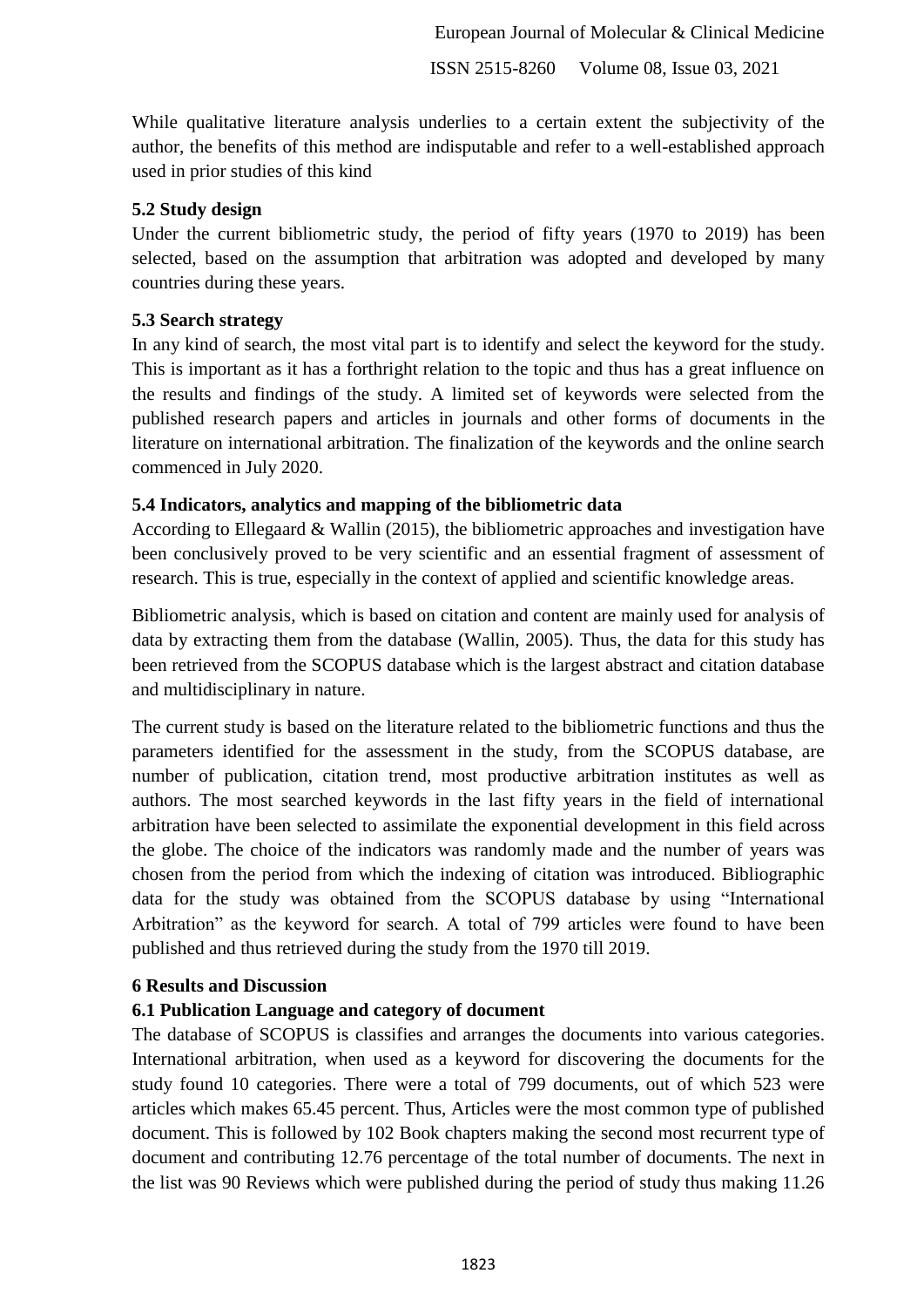percent, not very far from the Book chapters. Book 29 (3.63%), Conference paper 20 (2.50%), Notes 16 (2.00%), Business Article, Editorial and Erratum contributing to 6(0.75%) each and Short review is the last publication form supplying less than 1(0.13%) were the other categories of documents.

There are 8 languages on which all the 799 documents have been published. 769 documents have been published in English and that makes 96.25% of these articles. Other prominent languages included Spanish 17 (2.13%) and French 8 (1.00%). In addition to these languages, research in international arbitration has been published in Russian 3 (0.38%), Portuguese 2 (0.25%). Publications in few more languages such as Bosnian, Croatian and Persian have 1 publication in each language which is 0.42%.

#### **6.2 Annual Production and Citation Trends of 1970 - 2019**

The study demonstrates the researches undertaken in international arbitration during the last five decades. The articles related to international arbitration and the total number of citations of these articles from the year 1970 till 2019 has been represented in a graphical manner in figure 1. The number of publications were very less till the year 2000 and then there was a sudden spurt in the number of publications. Such vertical climb in the number of publication is clearly visible thrice in the years 2009, 2015 & 2017.

The number of publications was almost steady from 1970 till 2000. In 2000, the number of publication was only 3 but in 2001, the very next year, publication number changed from a single digit number to a double digit number that is from 3 to 12 for the first time. Again from 2001, a steadiness in the number of publication was clearly observed and this slag was broken in 2007, although not quite sharply, from 17 in 2006 to 29 in 2007. From the year 2007, a trend of alternate decrease and increase in the numbers has been noticed almost every year. There was no noticeable increase or decrease in publication number in the year of 2015 – 16. A visible rise is seen in the graph in the year 2017 with 94 publications, very close entering into a three digit number. The highest contribution in this is from United Kingdom (19), followed by United States (16). Post 2017, again came a decrease in the numbers from 94 in 2017 to 74 and 71 in 2018 and 2019 respectively. This decrease in the number of publication is noteworthy and such a decline in academic research indicates the dearth of work in the specific area and the reasons for such a lack in research provides a ground of further research.

When it comes to measuring the scientific excellence of an individual researcher and that of the ranks of institutions and universities, in bibliometric studies, citation analysis, undoubtedly, is the most appropriate technique used (Waltman et al., 2012).

The impact of an article can be gauged by the number of times the paper has been cited. In the current study, the citations per paper per year have been calculated. There was stability evident in the citations, which was prevalent till 2007. From 2008 till 2012, there is a constant rise in the citation. In 2013, there is a decrease in the number of citation as also in the case of number of publication. Again there was a constant rise in the number of citations from 2014 till 2018 with a decline in the year 2019. Thus, the trend which was identified in last twelve years is a growth in citation for five years with a downfall in the sixth year.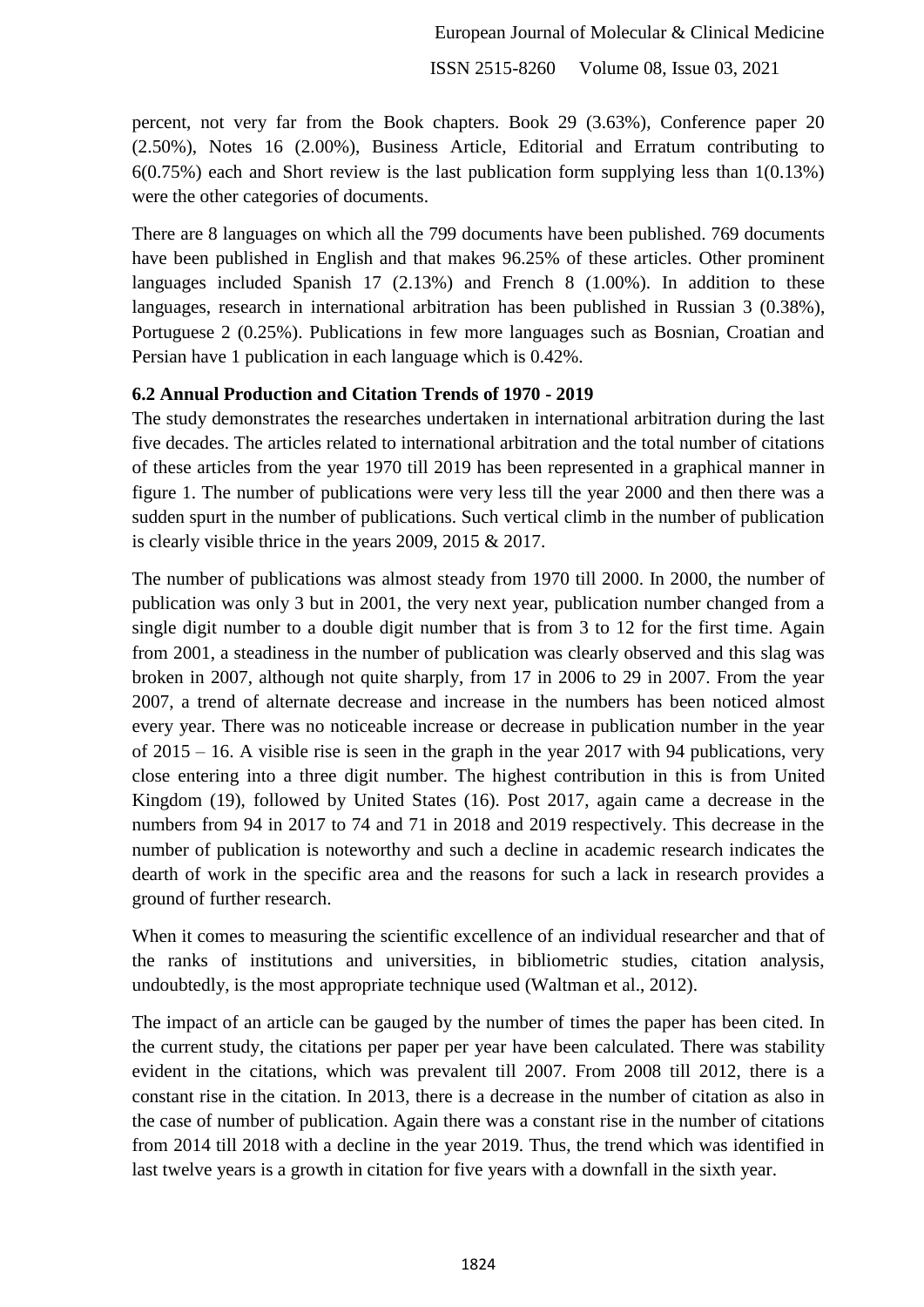Figure I: About here

# **6.3 Productive Countries**

The origin of the articles could be recognized through their affiliation with the countries. The first author is stated to be the primary and main contributor of the article (Ho 2014; Riesenberg and Lundberg 1990).

71 countries produced a total of 799 articles on international arbitration. 7 per cent of these countries which is fifty six countries created articles which ranged from 1 to 10. 0.50 per cent countries, which mean 4 countries, published between 11-20 articles. A total of 1.13 per cent i.e. 9 countries contributed in the range of 21 to 50 and there was no publication in the rage of 50 to 100 articles. Only 2 countries (10.67%) published 101–200 articles.

The maximum number of publications on international arbitration was published by 15 topmost countries are displayed in table 1. Out of them, 193 articles (24.16%) were published by United States which is a phenomenal contribution and thus can be called as the most productive country. The second and the third in the list are United Kingdom with 142 articles (17.78%) and France with 48 articles (6.00%) respectively.

Apart from these three countries, Hong Kong, South Korea, the Netherlands, Japan, Germany, Canada, Italy and China complete the list of the 15 topmost countries in terms of the total number of publications.

It is important to understand the policy of collaboration in research and this is done by identifying the affiliation of the authors. The publications which had more than one author is taken as a work done in collaboration. When the authors are affiliated to different countries, it was concluded that the collaboration was international in nature and when the authors belonged to the same country then the collaboration was international in nature. The database of SCOPUS has an arrangement where this kind of segregation is possible and thus the publications with more than one author belonging to different countries were taken as internationally collaborated publications.

The country that had the greatest number of research papers with international collaboration was United States which was about 25.95 per cent. United Kingdom followed United States with 16.03 per cent with France and Netherland assuming the third place in the list contributing 7.63 per cent of papers with international collaborations.

The average citation per paper was highest in Hong Kong which was 6.76 with total citations being 169; this is followed by United States with 5.77 average citations per paper, having a huge number of citations at 1114 for the 193 publications and Netherland having 4.08 of averaged citations per paper with 102 publications.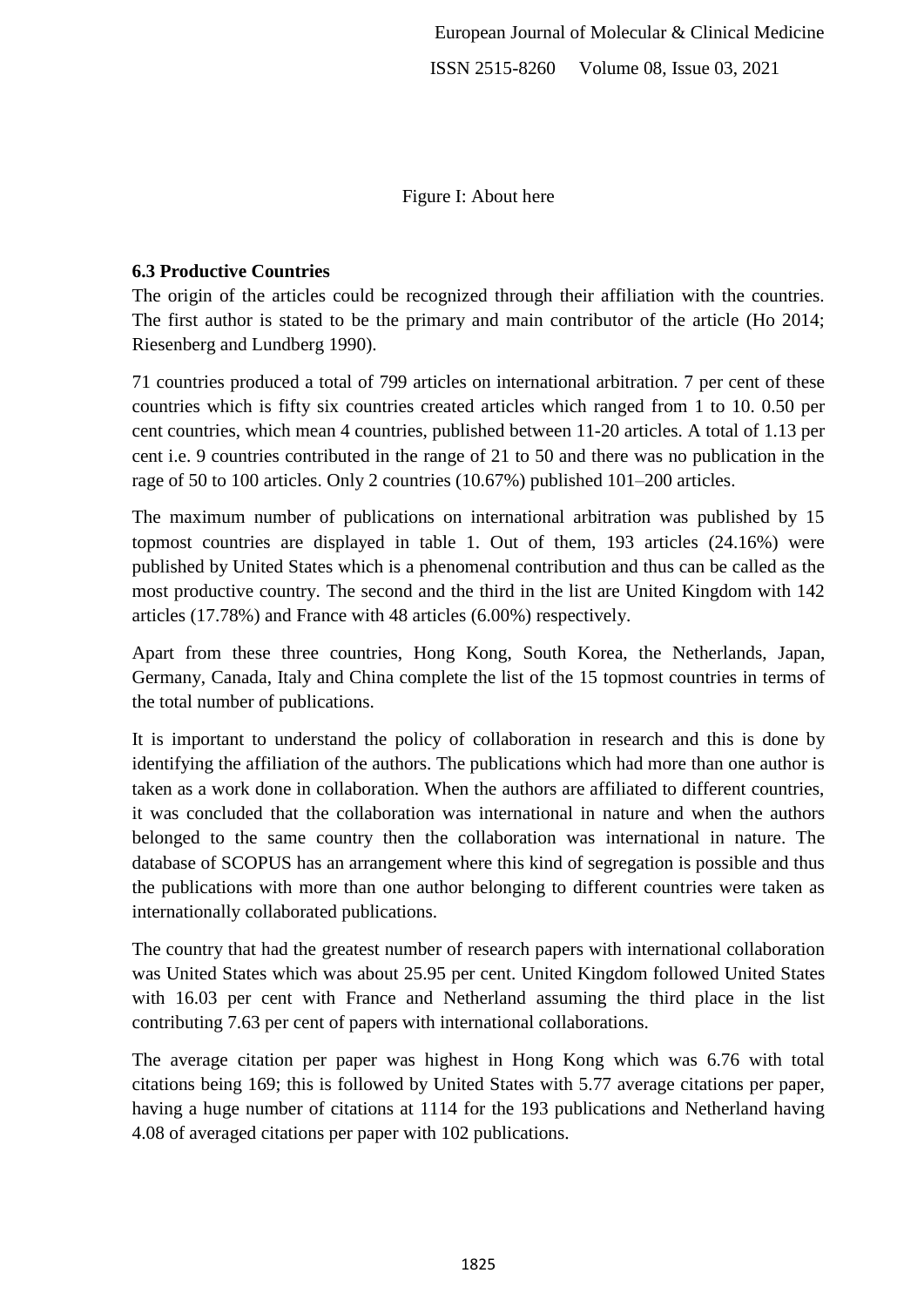Table 1: About here

## Figure II: About here

## **6.4 Productive Institutes**

The best institutes which have published most of the international arbitration research articles from 1970 till 2019 is represented in table 2. The Queen Mary University of London (QUML) has 13 articles related to international arbitration during this period. This number was the highest amongst all other institutes and thus QUML tops the list of most productive institute, followed by the University of Cambridge which published an overall 12 articles being the second most productive institutes and the third one in the list being Columbia Law School with a publication of 11 articles.

City University of Hong Kong had the highest citation count at 145 citations. University of Cambridge with 57 citations and Columbia University in the City of New York with 43 citations are second and third top institutes respectively, in terms of citation count .

Université de Genève, Georgetown Law and Institut de hautes études internationales et du développement, Geneve have an h-index of 4 each which is the highest amongst the list of top institutions in terms of productivity of research.

The City University of Hong Kong is the leading institution in average citations per paper with 13.18 citations. The next in this category is the Columbia University in the City of New York with 6.14 citations and Université de Genève with 5.43 citations.

## Table 2: About here

## **6.5 Productive Authors**

It is essential to identify the author who is involved and contributed the highest number of documents to the academic world related to the topic during the entire period of the study. Park, W.W. who has published 9 articles is the highest contributing author amongst all other authors with 1.13 per cent of total publications which is a substantial number.

Gaillard E. published 7 articles and Berger, K.P. published 6 articles thus providing 0.88 per cent and 0.75 per cent respectively as their share of contribution to the total number of publications.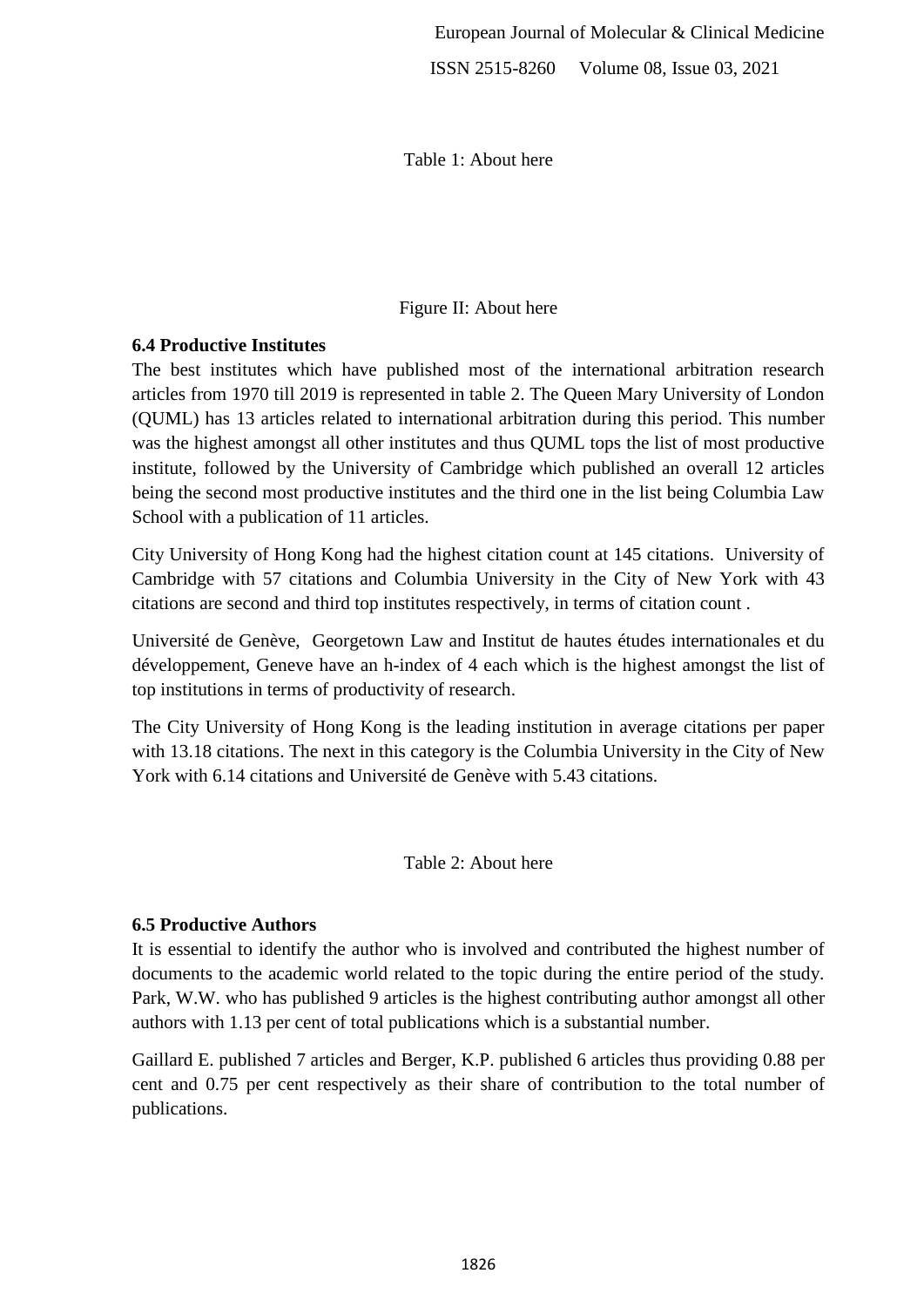As regards the most cited articles by any author Bhatia, V.K. tops the list with an average citation per paper (ACPP) at 37.67. Brown, C. ranks second with 24.67 and Gaillard E with is third with 10.72 citations.

A higher number of publications not necessarily results in a number higher number of citations also and this is demonstrated in the current study by its results which is depicted in the table 3. Although, Park W.W. had the lead in number of articles published but the articles of Bhatia. V.K. are the most cited ones.

Gaillard E. placed first with 5 as the h-index value, which is termed as a parameter of quality on author and Park W.W. stood second with 4 as the h-index value.

| <b>Authors</b>       | <b>Affiliation</b>                                                                                    | <b>TP</b>       | $\frac{6}{6}$<br><b>Share</b> | $\mathbf{R}$<br>(TC)   | $\mathbf{R}$<br>(ACPP) | $h-$<br><b>Index</b><br>of the<br>author |
|----------------------|-------------------------------------------------------------------------------------------------------|-----------------|-------------------------------|------------------------|------------------------|------------------------------------------|
| Park W.W.            | Boston University, United<br><b>States</b>                                                            | 9               | 1.13                          | $\overline{4}$<br>(54) | 6<br>(6)               | $\overline{4}$                           |
| Gaillard E.          | SciencesPo, Paris, France                                                                             | $\overline{7}$  | 0.88                          | $\overline{2}$<br>(75) | 3<br>(10.72)           | 5                                        |
| Berger, K.P.         | University of<br>Cologne,<br>Faculty of Law,<br>Koln,<br>Germany                                      | 6               | 0.75                          | 10<br>(13)             | 12<br>(2.17)           | $\overline{2}$                           |
| Bermann,<br>G.A.     | Columbia Law School, New<br>York, United States                                                       | 6               | 0.75                          | $\overline{7}$<br>(16) | 10<br>(2.67)           | $\overline{2}$                           |
| Brower,<br>C.N.      | Iran-United States Claims<br>Tribunal, United States                                                  | 6               | 0.75                          | 5<br>(47)              | 4(7.83)                | 3                                        |
| Cordero-<br>Moss, G. | Universitetet<br>$\mathbf{i}$<br>Oslo,<br>Department of Private Law,<br>Oslo, Norway                  | 5               | 0.63                          | 12<br>(8)              | 11<br>(2.4)            | $\overline{2}$                           |
| Fry, J.D.            | The University of Hong<br>Pokfulam,<br>Kong,<br>Hong<br>Kong                                          | $5\overline{)}$ | 0.63                          | 8<br>(15)              | 8<br>(3)               | 3                                        |
| Greenwood,<br>L.     | Wales, Port Talbot, United<br>Kingdom<br>England,<br>Beverley, United Kingdom                         | 5               | 0.63                          | 9<br>(14)              | 9<br>(2.8)             | $\overline{2}$                           |
| Repousis,<br>O.G.    | Arbitration<br>International<br>London,<br>Group,<br>United<br>Kingdom                                | $5\overline{)}$ | 0.63                          | 13<br>(7)              | 13<br>(1.4)            | $\overline{2}$                           |
| Gotti, M.            | Università degli Studi di<br>Department<br>Bergamo,<br>of<br>Foreign<br>Languages,<br>Bergamo, Italy. | $\overline{4}$  | 0.50                          | 14<br>(4)              | 14<br>(1)              | $\mathbf{1}$                             |

Table 3: Most Contributing Authors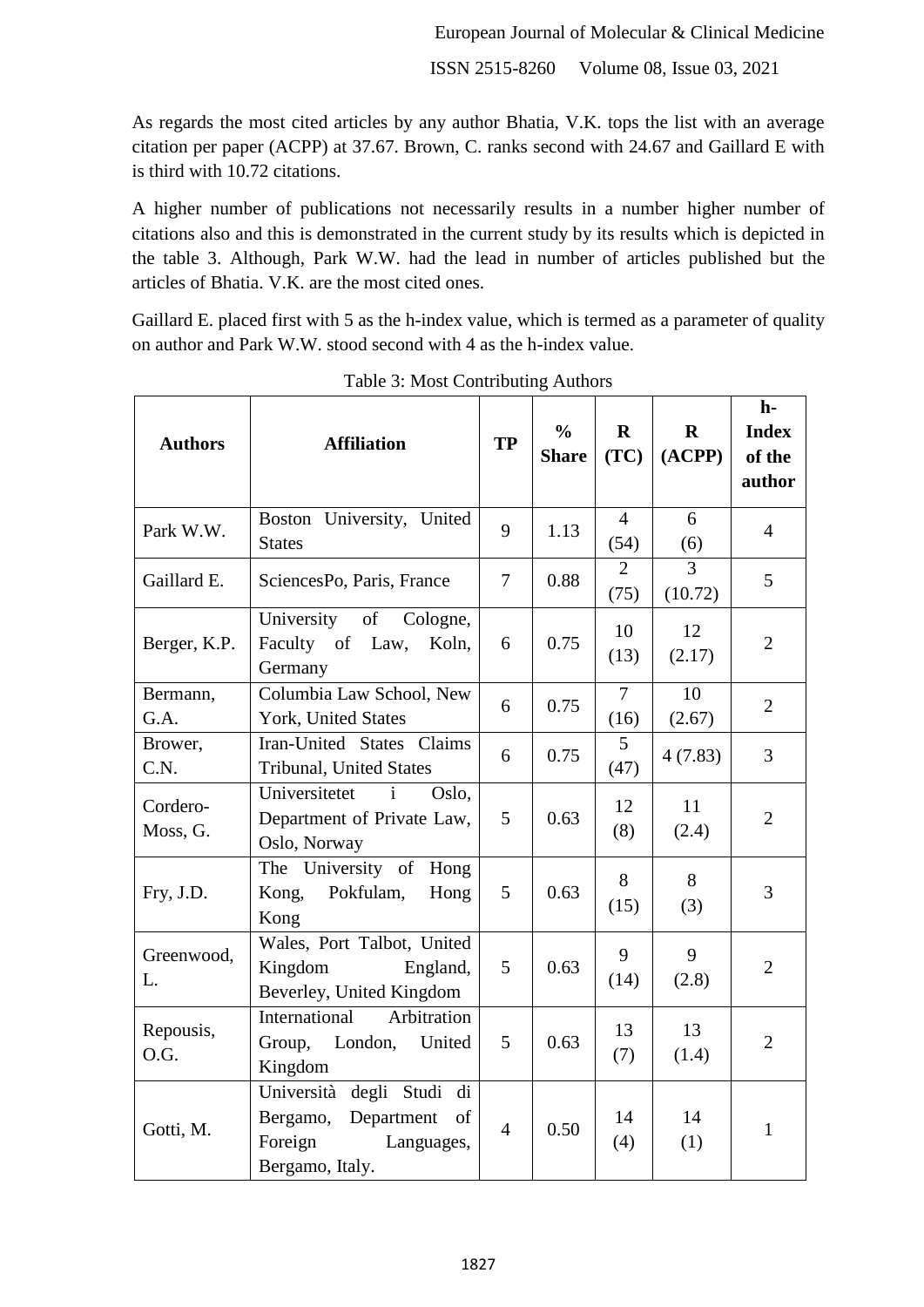#### European Journal of Molecular & Clinical Medicine

ISSN 2515-8260 Volume 08, Issue 03, 2021

| Schultz, T.  | King's College<br>London,<br>London, United Kingdom<br>Institut de hautes études<br>internationales<br>du<br>et<br>développement, Geneve,<br>Geneva, Switzerland | $\overline{4}$ | 0.50 | 6<br>(30)              | 5 <sup>5</sup><br>(7.5) | 3              |
|--------------|------------------------------------------------------------------------------------------------------------------------------------------------------------------|----------------|------|------------------------|-------------------------|----------------|
| Betancourt,  | University College London,                                                                                                                                       | 3              | 0.38 | 15                     | 15                      | $\mathbf{1}$   |
| J.C.         | London, United Kingdom                                                                                                                                           |                |      | (1)                    | (0.33)                  |                |
| Bhatia, V.K. | Hellenic<br>American<br>University<br>in<br>Athens,<br>United<br>Athens,<br><b>States</b><br>Chinese University of Hong<br>Kong, Shatin, Hong Kong               | 3              | 0.38 | $\mathbf{1}$<br>(113)  | $\bf{l}$<br>(37.67)     | 1              |
| Brown, C.    | The University of Sydney,<br>Sydney, Australia                                                                                                                   | 3              | 0.38 | 3 <sup>7</sup><br>(74) | (24.67)                 | $\overline{2}$ |
| Carducci, G. | Université<br>Paris-Est,<br>Marne-la-Vallee, France                                                                                                              | 3              | 0.38 | 11<br>(9)              | 7(3.67)                 | $\overline{2}$ |

**Total Publications and Total Citations** 



Figure III: Total Publications and Total Citations per Author

#### **6.6 Core Journals**

A journal which publishes the most number of researches in any specific area is considered to bea core journal (Singh et al., 2007). In total, 604 articles were published across 160 journals. Out of the 160 journals, there were 148 journals which published only one article.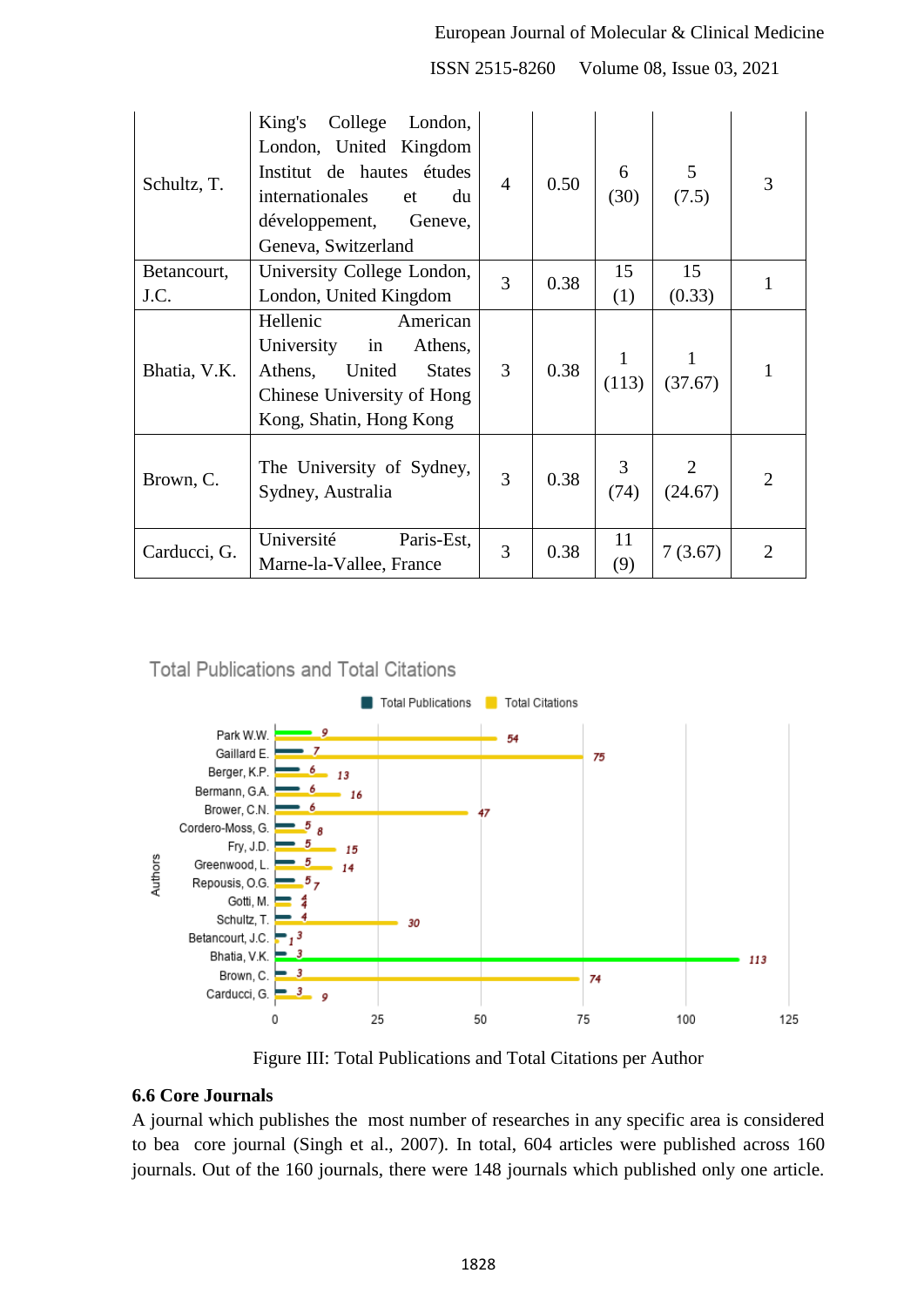Since the number of such journal is high, the total contribution of articles from these journals is 217 out of 604 articles. There are 8 journals which have published articles between 5 to 10 contributing a total of 56 articles. Three journals contributed total 81 articles and published 27 articles each. The major contribution of articles has come from Arbitration International with publication of 250 articles amongst the total 604 articles, amounting to 41.4 per cent. Arbitration International has published the highest number of articles and undoubtedly is the most productive source journal, when the search using international arbitration as a keyword was used.

The journal of international dispute settlement has received the highest citescore and SJR, followed by Icsid review, whereas Icsid review has the highest SNIP followed by the journal of international dispute settlement.

| <b>Journals</b>                                                  | <b>TP</b> | $\frac{6}{9}$ | <b>CiteScore</b> | <b>SJR</b> | <b>SNIP</b> |
|------------------------------------------------------------------|-----------|---------------|------------------|------------|-------------|
|                                                                  |           | <b>Share</b>  | 2019             | 2019       | 2019        |
| <b>Arbitration International</b>                                 | 250       | 156           | 0.4              | 0.23       | 0.36        |
| <b>Icsid Review</b>                                              | 27        | 17            | 1.6              | 0.37       | 1.02        |
| Journal Of International Arbitration                             | 27        | 17            | 0.2              | 0.23       | 0.42        |
| of<br>International<br>Dispute<br>Journal<br>Settlement          | 27        | 17            | 1.8              | 0.38       | 0.80        |
| Law And Practice Of International Courts<br><b>And Tribunals</b> | 10        | 6             | 0.6              | 0.12       | 0.29        |

Table 4: The Core Journals Publishing articles on Arbitration

*TP - Total Publications*

#### **6.7 Author Keyword Analysis & Hot Research Areas**

Keyword extraction was a concept used by Garfield (1990) for illustrating the extension of the subject (Garfield, 1990). For the assessment of the expansion of the subject, author keywords has been used in several bibliometric studies (Mao et al., 2010).

For the measurement of hotspots in research related to international arbitration, author keyword has been used in the current study. International arbitration, arbitration, investment arbitration and international law were the keywords with maximum concentration and can be said to be the top keywords used in the researches related to the topic. Clusters of these keywords were formed for better understanding of their usage in the researches. Cluster 1 had five items including, arbitration, dispute resolution, international commercial arbitration, international trade and jurisdiction. Cluster 2 had 5 items again and they were bilateral investment treaties, commercial arbitration, enforcement, New York convention and public policy. Cluster 3 had 5 items namely foreign investment, international arbitration, international law, investment arbitration and UNCITRAL. The fourth cluster had 3 item which were foreign direct investment, international investment law and investor-state dispute settlement. There were a total of 49 links and the total link strength was of 85.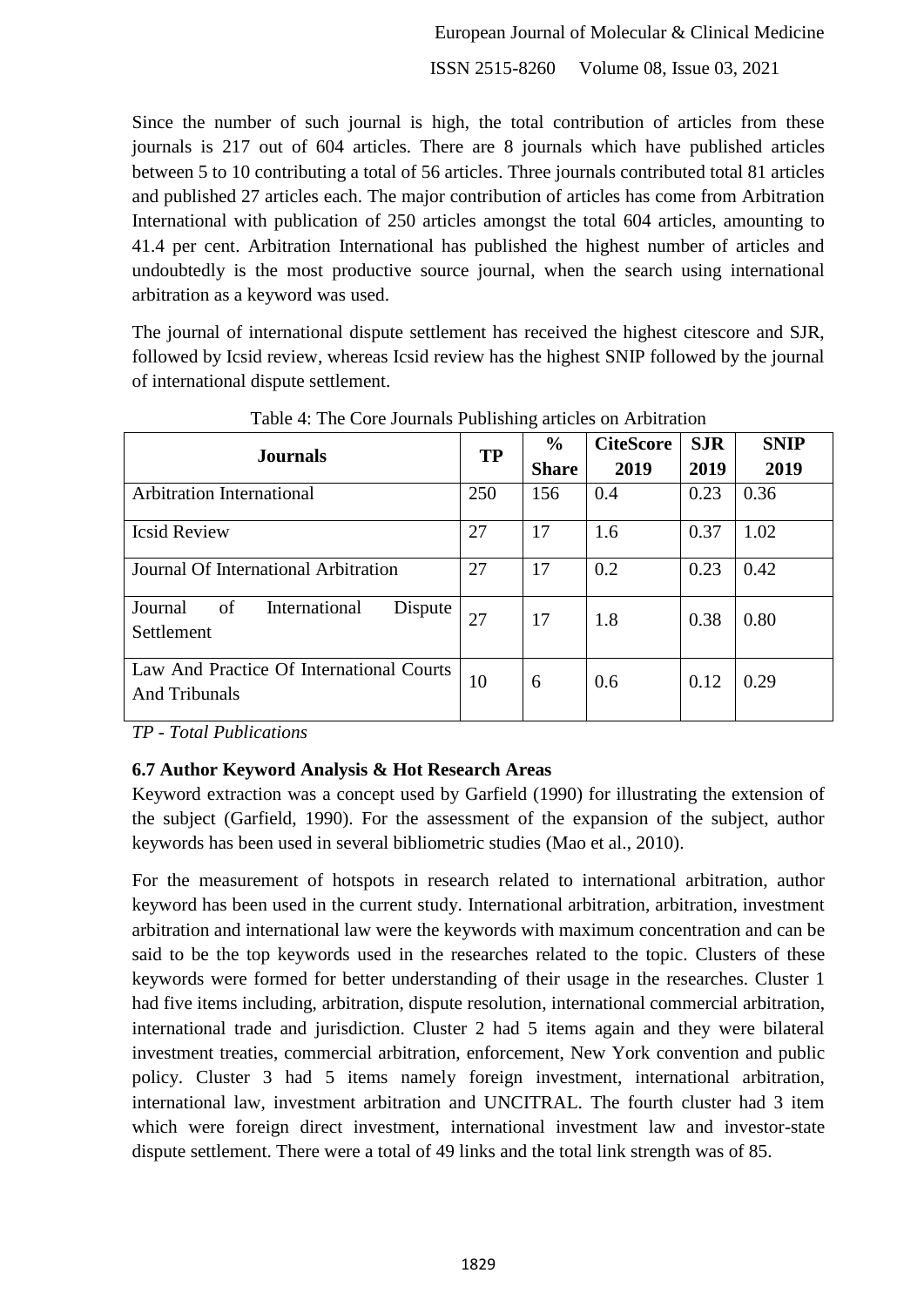

Figure IV: Arbitration - Keyword Analysis

# **8. Conclusion**

A surge in global business, commerce and trade is being witnessed over last few decades. The businesses have begun taking advantage of the growing liberalization of economic policies by most nations of the world. This has given rise to the International trade agreements and resulting disputes of these agreements. The commercial and business relations have spread far and wide from the country of origin of the business firms and unprecedented expansion of business relations are noticed.

These commercial relations also provide the reason for commercial disputes. Such heightened trade relation between the nations also needs a robust mechanism for resolution of commercial disputes arising out of these international contracts. The efficient management of businesses also need effective resolution of commercial disputes. It is increasingly difficult to find a judicial settlement of these disputes as these involve multiple nations and their domestic laws differ substantially. In these circumstances arbitration has emerged to be the leading method of dispute resolution more specifically, in the business related disputes.

The outcome of the study evidently demonstrates that the research in the area of international arbitration lacks largely in numbers. This is indicated by the fact that in a period of fifty years, the total number of searchable researches found on the SCOPUS database was only 799, which is very few by all standards. There remained a stagnancy of research till 2000, perhaps due to muted international trade in the preceding years. It was only in 2001 that the number of research had a noteworthy increase. In 2017, although there was a sharp spike yet again, but that momentum could not be sustained in 2018 and 2019 and these years registered a decline in the number of research articles published.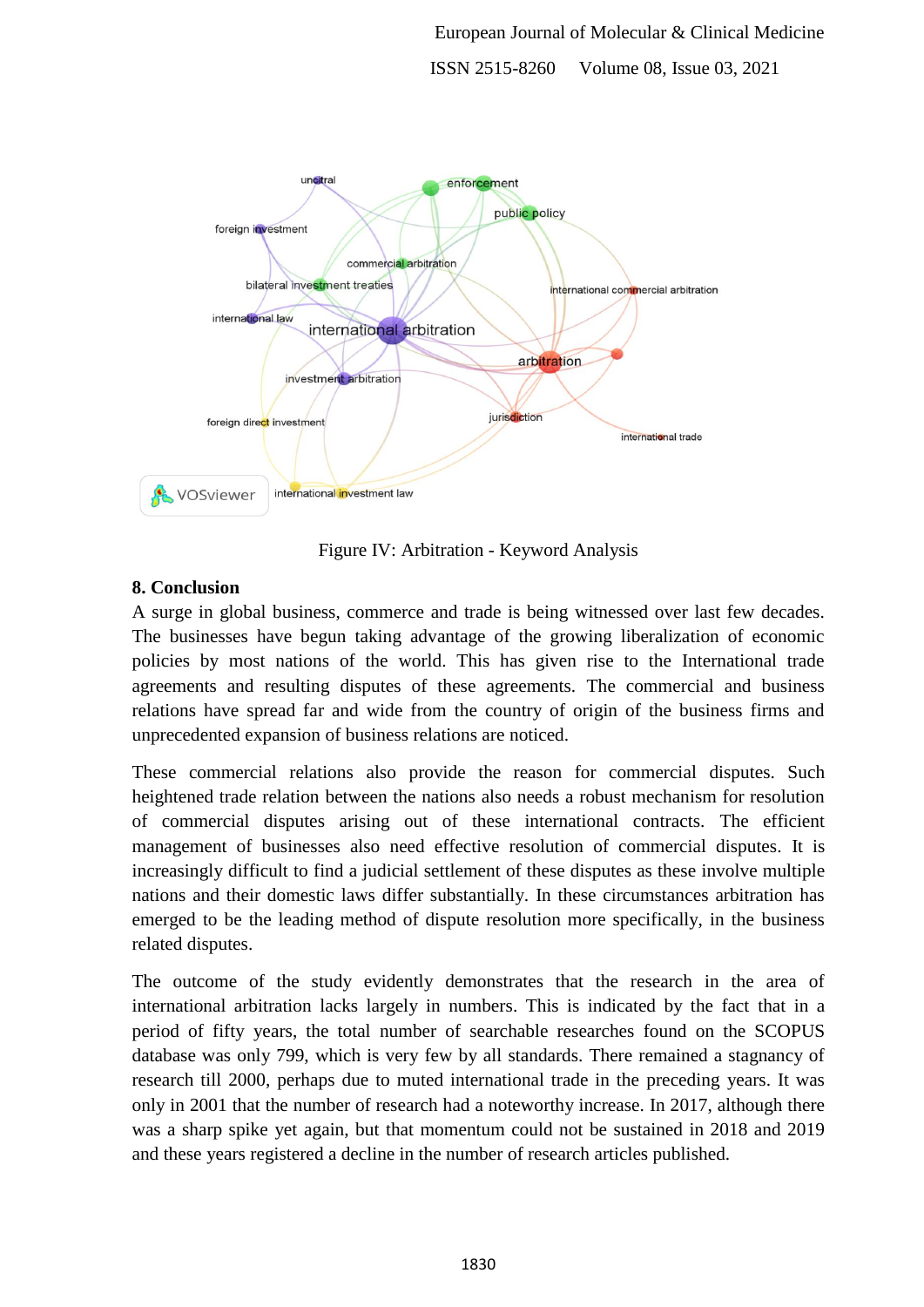United States has the distinction of producing highest number of publications as well as the highest number of internationally collaborated papers but the highest number of citations was generated from the research published from Hong Kong average citations per paper. Park W.W. is the author contributing the most number of articles. Queen Mary University of London was the institute which published the highest number of publications but City University of Hong Kong ranked first in when it came to citations and average number of citation per paper by institutes in the study using, "international arbitration "as the keyword. The journal that has published an outstanding and highest number of articles is known as "Arbitration International". Also, the results clearly confirm Université de Genève and Georgetown Law as the institutes having the highest h-Index score.

## **References**

- Agarwal, A., Durairajanayagam, D., Tatagari, S., Esteves, S. C., Harlev, A., Henkel, R., Roychoudhury, S., Homa, S., Puchalt, N. G., Ramasamy, R., Majzoub, A., Dao Ly, K., Tvrda, E., Assidi, M., Kesari, K., Sharma, R., Banihani, S., Ko, E., Abu-Elmagd, M., … Bashiri, A. (2016). Bibliometrics: Tracking research impact by selecting the appropriate metrics, *Asian Journal of Andrology 18*(2), 296–309) https://doi.org/10.4103/1008- 682X.171582
- Dezalay, Y., & Garth, B. (1996). Fussing about the forum: Categories and definitions as stakes in a professional competition. *Law & Social Inquiry*, *21*(2), 285-312. https://doi.org/10.1111/j.1747-4469.1996.tb00082.x
- Ellegaard, O., & Wallin, J. A. (2015). The bibliometric analysis of scholarly production: How great is the impact? *Scientometrics, 105*(3), 1809–1831. https://doi.org/10.1007/s11192-015-1645-z
- India Code: Arbitration and Conciliation Act, 1996. (n.d.). Retrieved October 8, 2020, from https://www.indiacode.nic.in/handle/123456789/1978?sam\_handle=123456789/1362
- Mantica, M. (1957). Arbitration in Ancient Egypt. *Arbitration Journal, 12*(3), 155-163.
- Lord, E. L. (1892). International arbitration. *The Annals of the American Academy of Political and Social Science, 2*(4), 39–55. https://doi.org/10.1177/000271629200200404
- Mao, N., Wang, M. H., & Ho, Y. S. (2010). A bibliometric study of the trend in articles related to risk assessment published in science citation index. *Human and Ecological Risk Assessment, 16*(4), 801–824. https://doi.org/10.1080/10807039.2010.501248
- Phillipson, C. (1911). The international law and custom of ancient Greece and Rome (Vol. 1).
- Ralston, J. H. (2004). International arbitration from Athens to Locarno. The Lawbook Exchange, Ltd..
- Redfern, A., & Hunter, M. (2004). *Law and practice of international commercial arbitration*. Sweet & Maxwell.